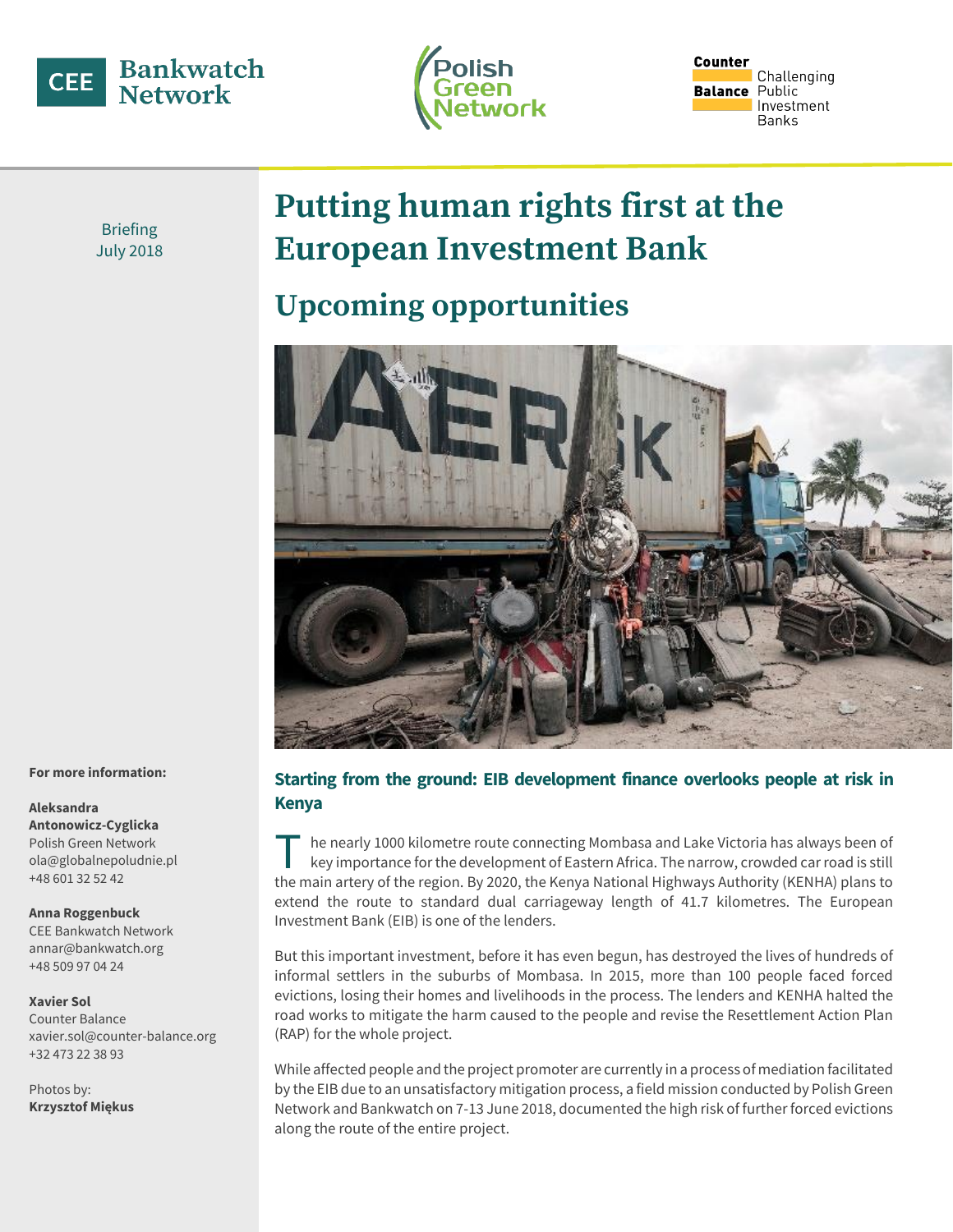The Resettlement Action Plan, which is of such a poor quality that it should not have been accepted by the EIB according to its standards, has not yet been finalised and effectively disclosed to project affected persons. It lacks key components such as the Implementation Plan, Livelihood Restoration Framework, projects maps, assets inventories and a compensation methodology, leaving the project affected persons with uncertainty and serious fears. None of the annexes to the RAP are publicly available and the EIB has not addressed this matter to date. A striking point is that people are receiving notices to vacate without any relocation sites being offered and financial compensation (if any) is provided without any valuation reports.



*Violet Nabwango, Jomvu Narcol inhabitant in her house*

Some movable structures, small buildings, trees or tree nurseries were already destroyed, a situation which fulfils the definition of forced eviction under international law. The most vulnerable persons, such as women and children, are at risk of becoming homeless and dropping out of school. Finally, community leaders are intimidated and receiving death threats, while in parallel the EIB has accidentally disclosed the confidential complaint of the project affected person to the project promoter, which has resulted in reprisals.

Among the most critical findings from the field visit are:

- Blind reliance on the project promoter to apply a rights-based approach, leading to approval of the project despite the poor quality of the RAP, which has been already revised;
- Little monitoring of the implementation of the mitigation measures;
- Weak protection offered to complainants and disclosure of identity leading to reprisals against project affected people;
- No involvement of the EU Delegation in Kenya.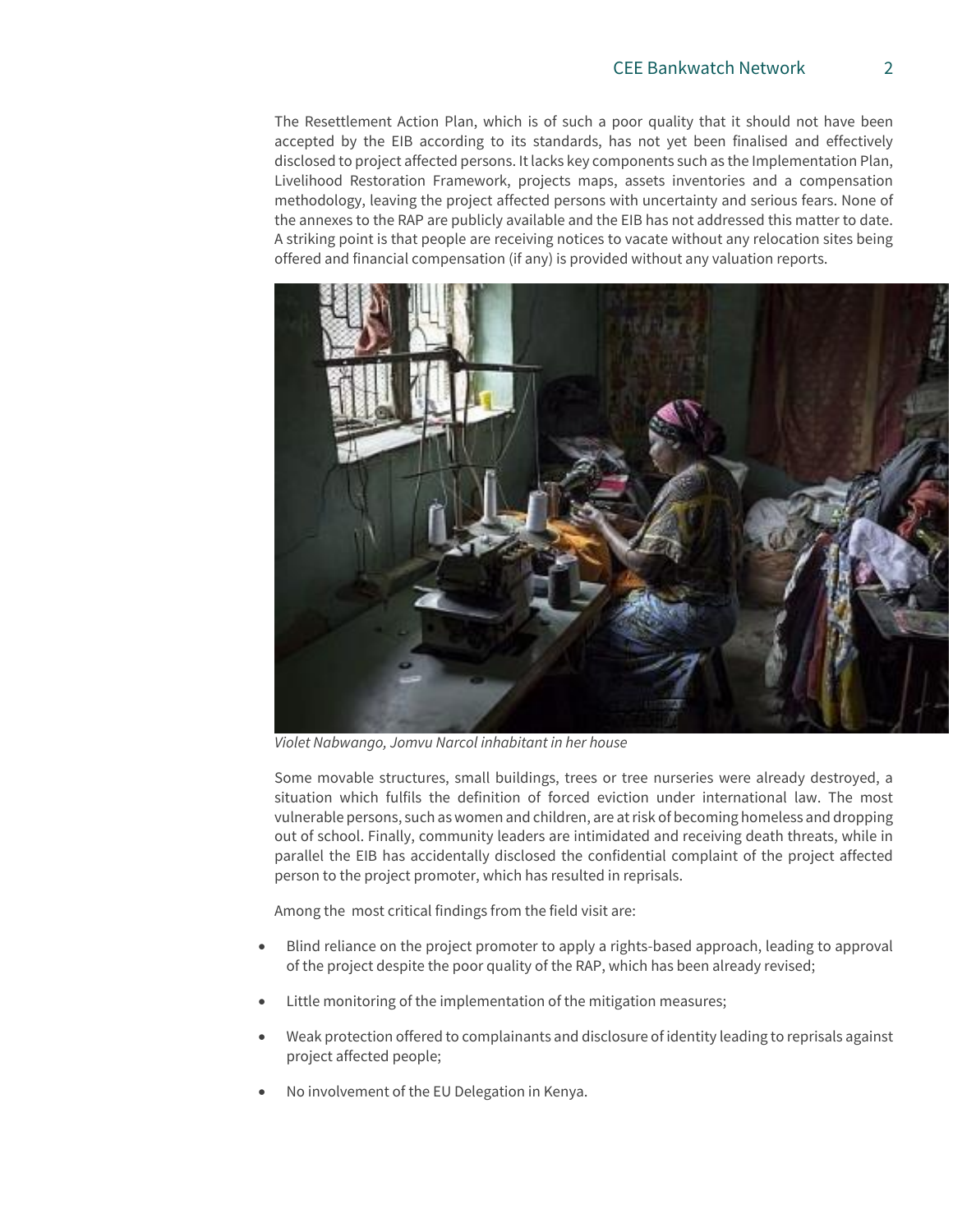### **A more structural problem with EIB's human rights due diligence**

Of 63 eligible countries under the current EIB External Lending Mandate for the period 2014-2020, as many as 43 are considered authoritarian or hybrid regimes by the Economist Intelligence Unit Democracy Index 2017. In this context of violence, intimidation and shrinking or closing space for civil society, the bank's financing may be at risk of not complying with the standards of public participation and free consultations and may easily be associated with, contribute to, or exacerbate human rights violations.

Unfortunately, the recent mid-term review of the ELM did not focus much on the problems related to the EIB's approach to human rights, including its weak due diligence on the matter. Instead, the mandate was enlarged to integrate sensitive migration issues and the guarantee ceiling was raised accordingly.

When awarded a mandate by the EU institutions (Council, Parliament, Commission and EEAS) to operate in a given country, the EIB must act in line with the principles laid out in the EU treaties and Strategic Framework for Human Rights and Democracy. Indeed, it needs to do its utmost to ensure that every single project the bank supports does not incentivize human rights violations and is fully in line with the principles set out in Article 21 of EU treaties and with the European Charter of Fundamental Rights.

In its 2017 report on corporate social responsibility, the EIB proudly indicates that, during that year, it did not undertake a single human rights impact assessment, implying that the quality of its projects did not make it necessary. Given the reality of cases we monitored, we think there is nothing to be proud of, as it rather demonstrates a black box in the EIB's due diligence. This operational weakness is unfortunately matched by a lack of political willingness – human rights issues are given a low priority by the EIB Management Committee for some years already. Too often, the bank is hiding behind the political greenlight to operate in a given country, ignoring its responsibilities at the project level.

As proposed in our 2016 report "Going Abroad" $1$  and subsequent communication, we recommend that the EIB develops a Human Rights Action Plan to implement the objectives of the EU Strategic Framework on Human Rights and Democracy and the EU Action Plan for Human Rights and Democracy. In the end, the human rights action plan should provide the rules and mechanisms aiming to prevent the negative impact to human rights, ensure that projects contribute to the enhancement and realisation of human rights, and to provide remedies in case of human rights violations. Its preparation and drafting should be done with the participation of civil society organisations. This should then be used during the ex-ante assessment and ongoing monitoring on a project-by-project basis, including for projects funded via financial intermediaries.

In addition, throughout the project cycle, the bank should take all necessary measures to mitigate risks of all forms of threats, attacks, or reprisals to community members, workers, activists, journalists, human rights defenders, and civil society organizations for participating in project development, criticising or opposing a project or otherwise speaking out or being perceived to have spoken out against a project. Such measures should include: incorporating clauses preventing reprisals in loan agreements and developing an urgent response system to address threats to project critics.

 $\overline{a}$ 

<sup>1</sup> https://bankwatch.org/publication/going-abroad-a-critique-of-the-european-investment-banks-external-lending-mandate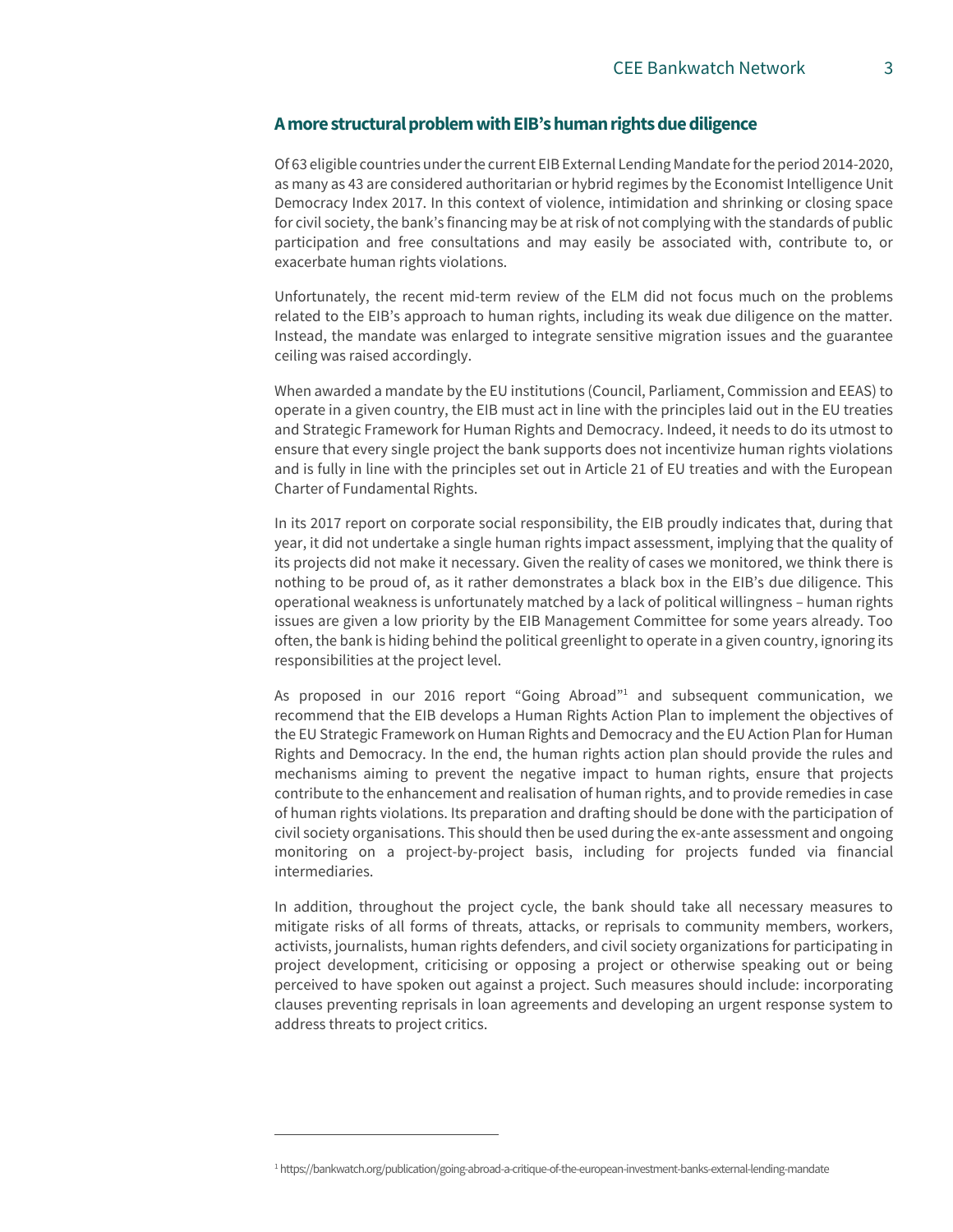

*Koneja Aziza Juma, Jomvu Narcol inhabitant hoping to be properly compensated*

We also consider that the Commission has a key role to play here. Indeed, as the example of the Mombasa-Mariakani Dualling Project and other projects presented in "Going Abroad" show, the EIB is currently unable to manage human rights violations in its portfolio, struggling to correctly implement its own standards and requirements under its mandate.

## **Getting serious on human rights: proposals to the European Commission for the future EU development finance architecture**

The European Commission recently proposed to establish the Neighbourhood, Development and International Cooperation Instrument (NDICI), with the aim to merge several instruments and include European Development Fund (EDF) into the EU budget. We understand the ELM and the ACP investment facility of the EIB will be integrated under the EFSD+. Notwithstanding the possibility of changes to this proposal during the EU budget negotiations – and even the potential creation of an EU Development Bank – we think that this is an opportunity for the Commission to get the bank on the right track. Whatever the outcomes of these negotiations, the lack of human rights due diligence at the EIB would remain a problem and a risk for EU development finance effectiveness, as well as for the people directly affected by EIB-backed projects.

Operationalising a stringent human rights "proofing" of EIB operations will be a crucial challenge for the European Commission. In addition to making use of the Article 19 procedure, the Commission services should require the EIB to undertake obligatory HR Impacts Assessments at the project level, and then thoroughly check the quality and the conclusions of these assessments and due diligence. When red flags emerge, the European Commission should consider not providing any guarantee to the project and opposing a given project via Article 19 and its influence in the EIB Board of Directors.

Looking at the NDICI regulation, there are only limited concrete provisions to ensure the accountability and standards of the future EU development finance. We understand that the